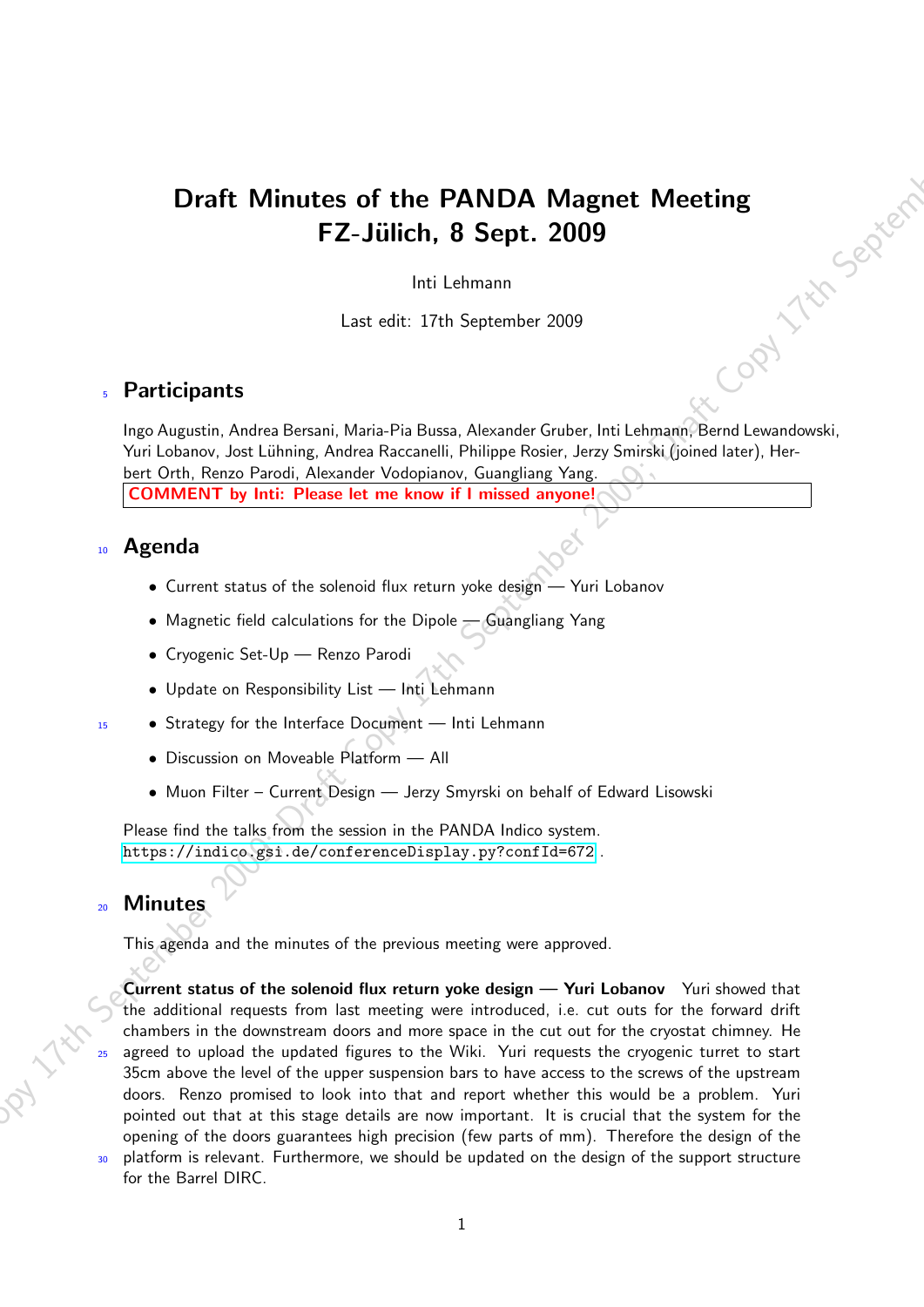Magnetic field calculations for the Dipole — Guangliang Yang Guangliang reminded us that the field is not uniform at all. This is particularly true close to the iron. He has performed studies with more than 1000 curved trajectories. The ideal bending in the horizontal plane is <sup>35</sup> varying as previously shown in the TDR. However, the vertical bending is significant, up to a maximum of 0.4 deg, which translates into 5 mm at the end of the dipole but up to 1.5 cm in the forward detectors. Guangliang posed the question whether this would be a problem for the detectors. Inti promised to bring it to the attention of the collaboration on Friday. Furthermore,

Guangliang performed studies on the dynamic properties, where he compared static, solid and <sup>40</sup> laminated yoke. These studies confirm Jost's earlier results. Further studies show that, due to saturation effects in the edges of the pole shoes, non-linearities in the field appear. This may influence the amount of field maps required and, clearly, the control needs to take care of correcting for the effects on the beam.

Cryogenic Set-Up — Renzo Parodi Renzo briefly informed the magnet group about what he intends to show at the Technical Board meeting. Alexander asked what we intend to do about the design of the cryogenic supply system. Inti pointed out that this was always be recognised as the FAIR duty. Andrea R. stated that he believes this still to be in HESR hands, though he would not be the right person to ask. Renzo pointed out that we were merely asked to specify the requirements, and that is what has been presented. Renzo stated that he assumes that he gets those fluids/gases supplied at the cryostat chimney. Clearly this is necessary at the operation as

well as at the parking positions.

Update on Responsibility List — Inti Lehmann Inti showed the responsibility list, which is unchanged from the one printed in the TDR. He urged all collaborators to have a close look at it and let him know if modifications are suggested. Alexander pointed out that with the likely <sup>55</sup> splitting of the platform from the solenoid in terms of responsibilities something might need to change there.

Magnetic field racktablenos for the Diplote — Giangling Yong Colorigity crimination and the initial is not colored by the colorigity of color the line of the set of the set of the set of the set of the set of the set of t Discussion on Movable Platform — All This topic arose and was discussed here though initially foreseen later. Inti reported that he had e-mail exchange with Edward on that topic. Edward had briefly looked into the different solutions again and had send Inti some comments before the meeting. Inti reported that Edward offered to actually develop both design, such that one can draw conclusions. Inti mentioned that he was more worried about the slow shaking of air cushions, which Jost remarked previously.<sup>[1](#page-1-0)</sup> Bernd suggested to have a discussion during the next collaboration meeting. Inti said that this had been his intention and he agrees to organise this. Alexander remarked that, in his opinion, we should fix a deadline for a decision. He expects that tender could start before summer next year. It was debated whether the decision on the system could be taken in December. Bernd was not so sure, whether we will have a TB meeting in the December meeting.<sup>[2](#page-1-1)</sup> Furthermore, it was pointed out that we first need to evaluate the pros and cons. We agreed that we will try to have a decision as soon as we can, but we do need to take a decision the very latest on the March 2010 meeting.

**Strategy for the Interface Document — Inti Lehmann** Inti brought the item of the Interface Document up for discussion. The question to the group was concerning the scope of the document. In his opinion this document should be restructured and written such that it can form part of the tendering documents for both magnets. Currently, it reads more like a collection of ideas and a historical account. Some updates were introduced by Guanliang, who updated

<span id="page-1-0"></span> $1$ Edward stated in a later mail that high frequency vibrations need to be investigated.

<span id="page-1-1"></span> $^{2}$ In the TB Lars said that a TB meeting would be foreseen for the December meeting as well.